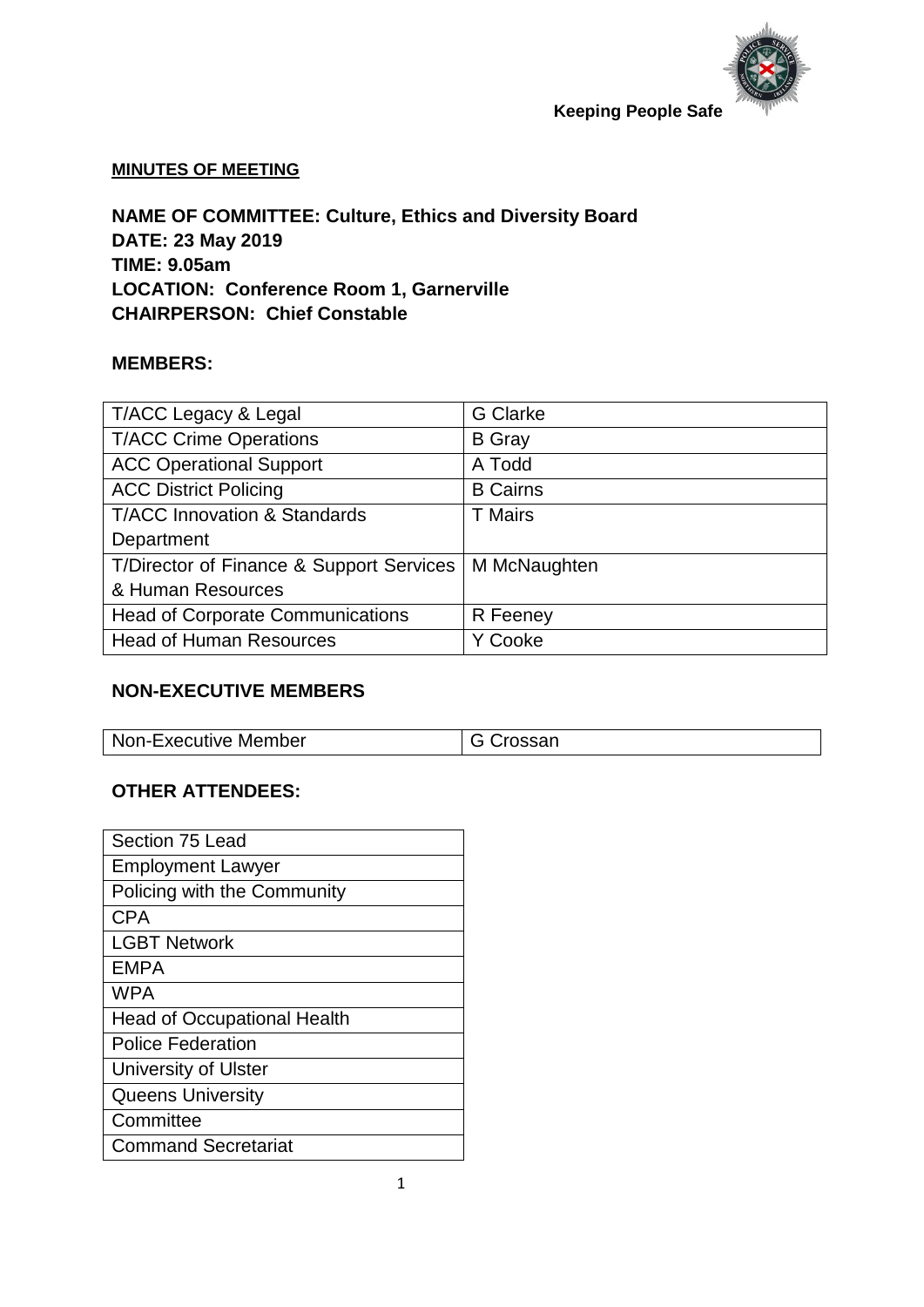

### **APOLOGIES:**

Deputy Chief Constable

ACC District Policing Command

Head of Policing College

Diversity Officer

Head of Discipline

Superintendents Association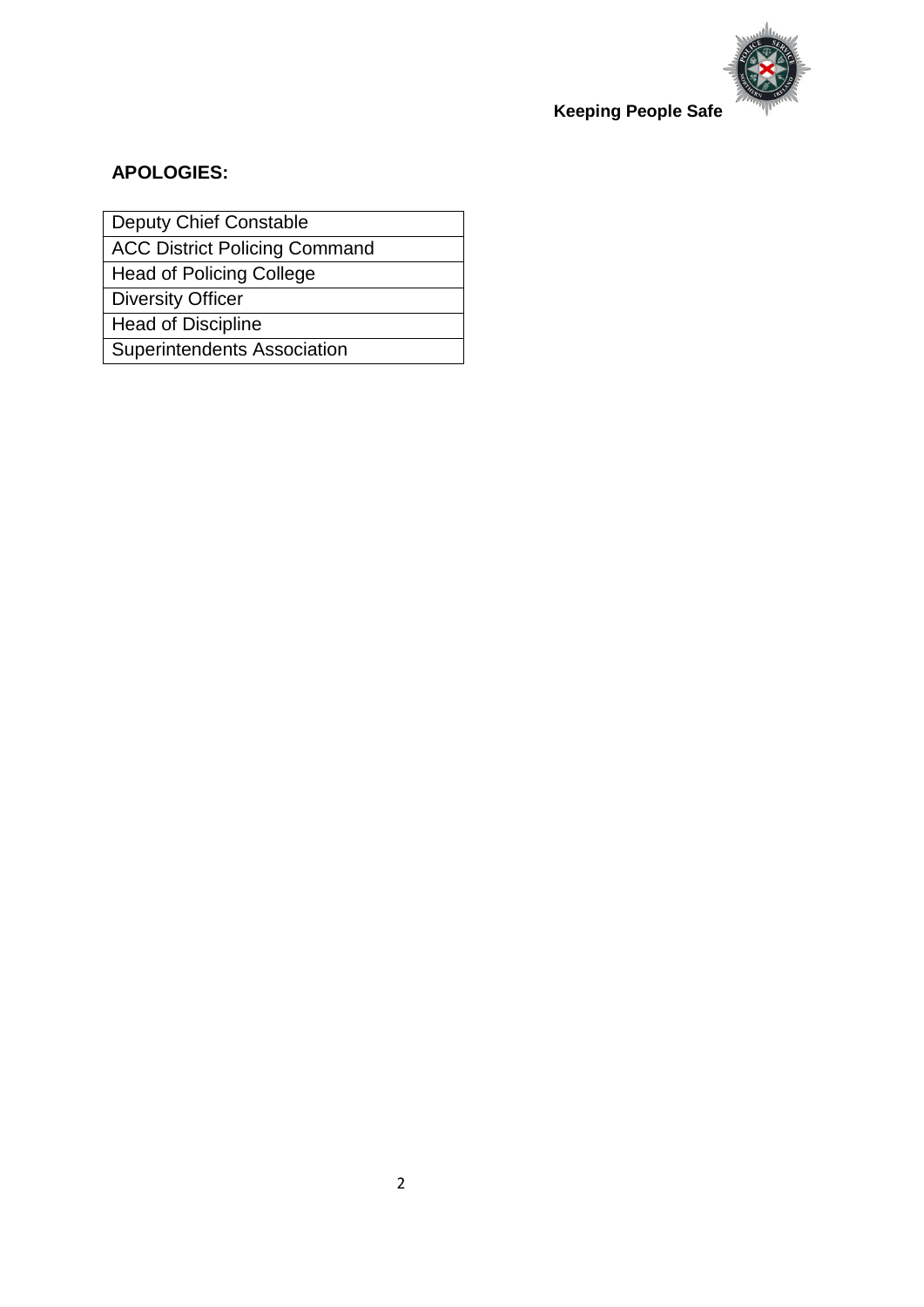

## **1.16/19 - Welcome and Apologies**

The Chief Constable opened the meeting and welcomed the members in attendance.

A quorum was confirmed.

## **2. 17/19 Declaration of Conflict of Interests**

The Chief Constable stated that as per decision taken at Service Executive Board on 18 January 2017, in line with good corporate governance practice as set out by the NI Audit Office, members and any persons in attendance were to declare any conflict of interest with any items on the agenda and these were to be recorded in the minutes.

No issues were raised.

### **3. 18/19 Minutes from previous meeting + redactions**

The minutes from the meeting on 23 January 2019 were approved. It was agreed that no redactions from the previous minutes were required other than the names of some attendees.

### **4. 19/19 Action Register**

The action register was reviewed and completed actions were noted.

### **5. 20/19 PSNI Ethics Advisory Committee**

Chief Superintendent ISD briefed members on the paper which had previously been circulated, and proposed that PSNI establish Ethics Advisory Committees in 3 phases to continually develop and embed these structures, increase engagement/collaborative working opportunities and maximise benefits.

Members discussed the paper and potential benefits and risks involved. The Chief Constable queried if the advisory committees would replicate the work of the Professional Standards and Ethics Governance Board (PSEGB).

ACC ISD advised that they would be a 'Feeder Group' into PSEGB to identify and review matters impacting fairness and ethics which fall outside formal processes.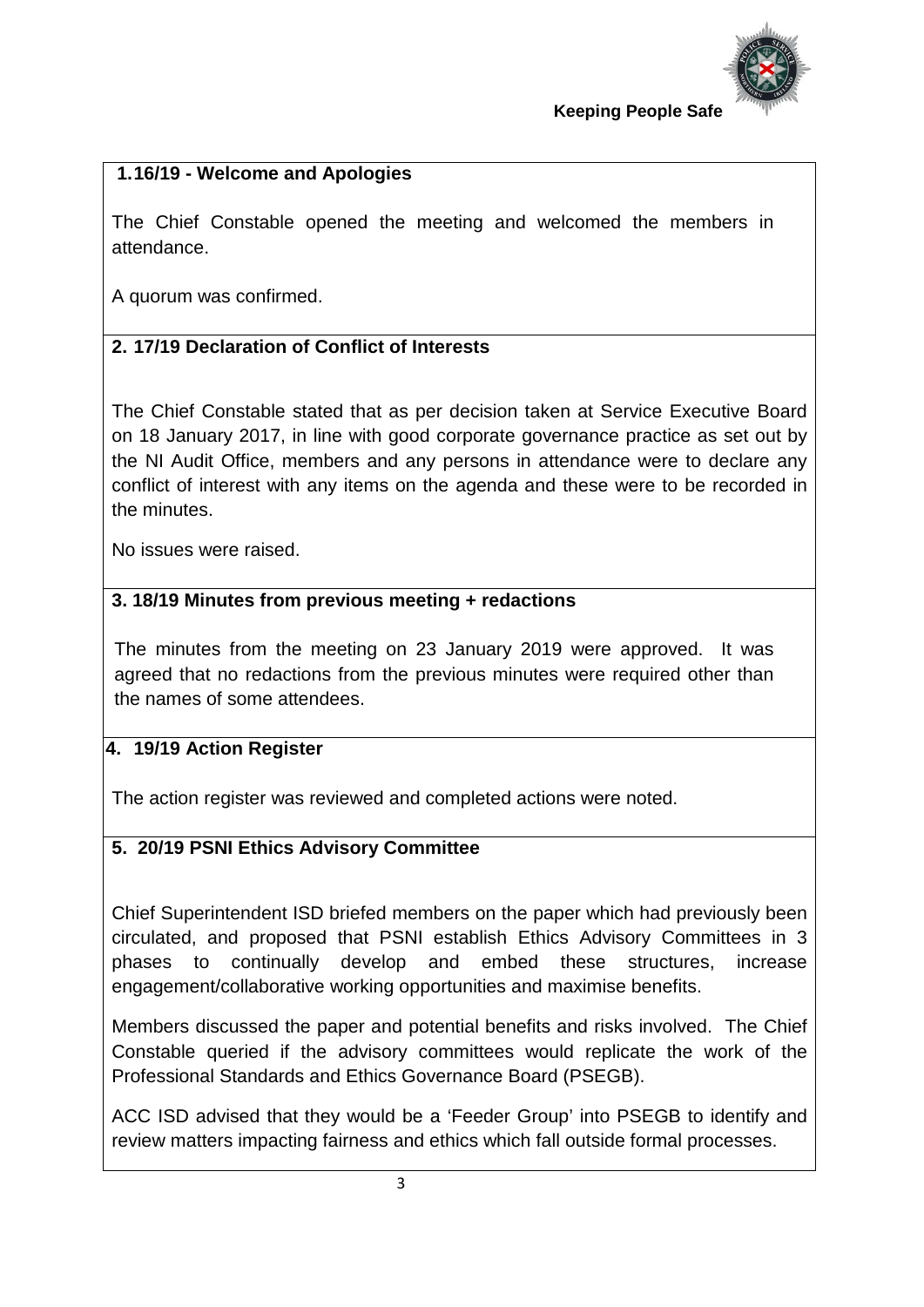

Members were convinced of the utility of ethical panels group and agreed the general direction of travel.

The Chief Constable outlined his preference that the work of the current PSEGB was reviewed so that normal business of the department was separated from it and the ethics advisory committee incorporated into its work.

Action - Proceed as outlined in paper but undertake a review of the role of PSEGB with a view to incorporated ethics advisory committees within its work – ACC ISD.

Members availed of a break from 10am – 10.15am

## **6. 21/19 PSNI Pride Participation**

Superintendent Command Secretariat briefed members on the paper which had previously been circulated. The paper addressed the issue of police participation in PRIDE Parades in 2019 and sought an outline agreement that PSNI officers could participate in uniform provided that the themes chosen by organisers were not politically motivated or in conflict with the policing purposes previously identified.

Members approved this proposal on the basis that any such parades which appeared to have a political theme or outside of the stated policing purposes would be brought back for further discussion.

ACC Crime Ops advised members that Newry Pride was significant as it was the main Pride event for the UK this year.

## **7. 22/19 Stop and Search Update**

ACC OSD briefed members on the contents of the paper which had previously been circulated on Stop and Search Statistics against Section 75.

Members discussed the trends in Stop and Search activity and how this could impact on Section 75 Groups. It was agreed that there was further development potential around mapping and statistics within the paper.

The Chief Constable stated that the paper should be shared with members of the NI Policing Board for their information.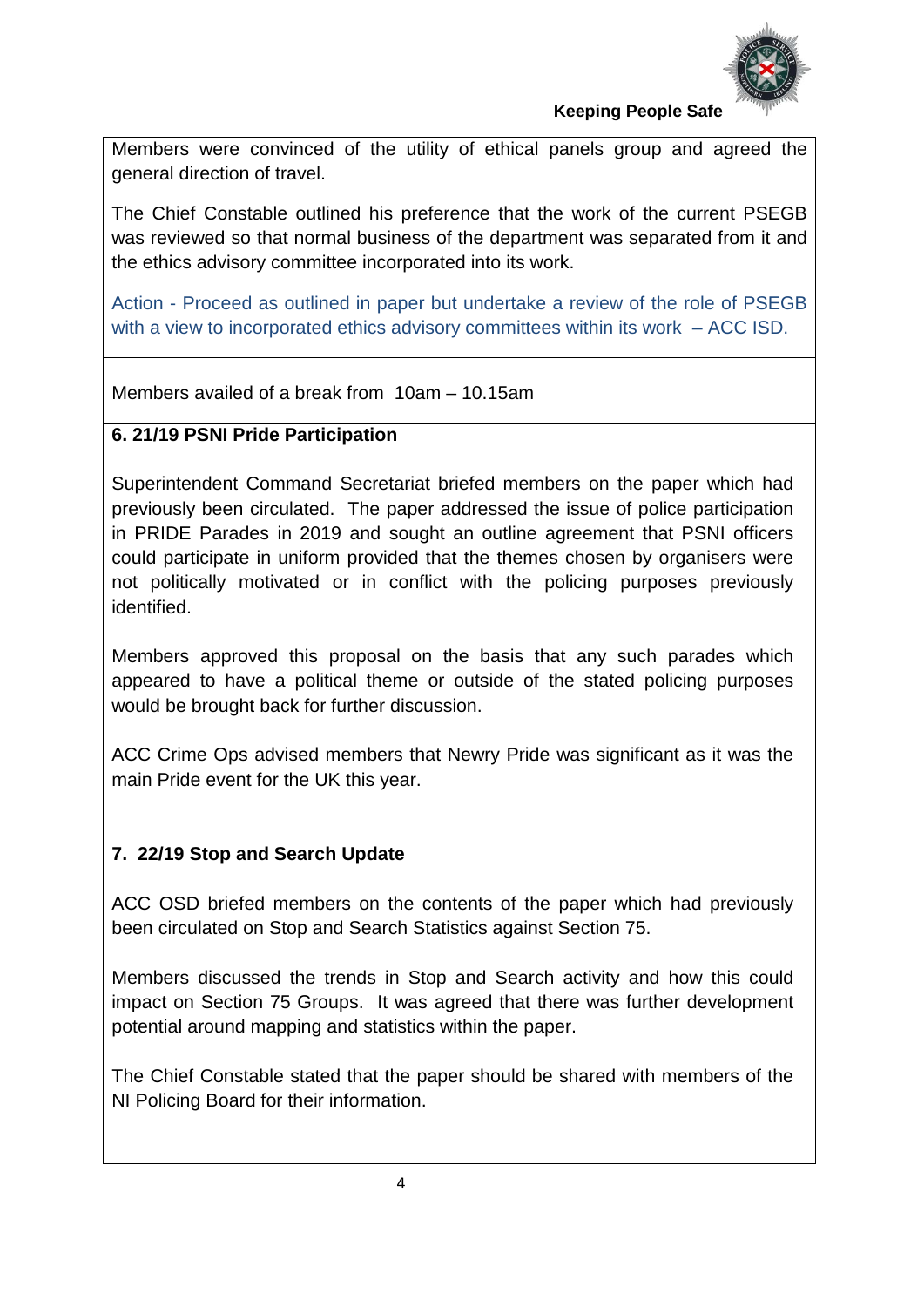

Action – Further develop the Stop and Search update paper with regards to statistics and mapping – ACC OSD

Action – Engage with NIPB and share the updated Stop and Search paper – ACC OSD

## **8. 23/19 – Competency Value Framework**

Head of HR briefed members on the contents of the paper which had previously been circulated on PSNI Competency and Values Framework (CVF).

Head of HR explained that this framework had heavily relied upon the College of Policing's product, but also specifically reflected the PSNI PWC behaviours.

The recommendation was to extend the use of the CVF for all internal PSNI processes for police officers and staff.

Members discussed and approved the paper presented.

## **9**. **24/19 - Spit and Bite Guards**

ACC OSD briefed members on the contents of the paper which had previously been circulated, regarding the implementation of Spit and Bite Guards.

Members discussed and approved option 3 – to introduce spit guards to custody suites and to all operational officers, subject to approval of appropriate policy, training and a suitable communications package.

Action – Implement Option 3 of paper – ACC OSD

Action – ACC OSD and Head of Corporate Communications to liaise to implement communications package – ACC OSD, Head of Corporate Communications

## **10. 25/19 – PSNI Chaplaincy**

ACC Legacy and Legal briefed members on the contents of the paper which had previously been circulated, regarding the introduction of a PSNI Chaplaincy.

Members discussed the paper and highlighted that the initiative may not be perceived as being a multi-faith chaplaincy, if the funding arrangements were being managed through a single faith group. Members also considered whether the PSNI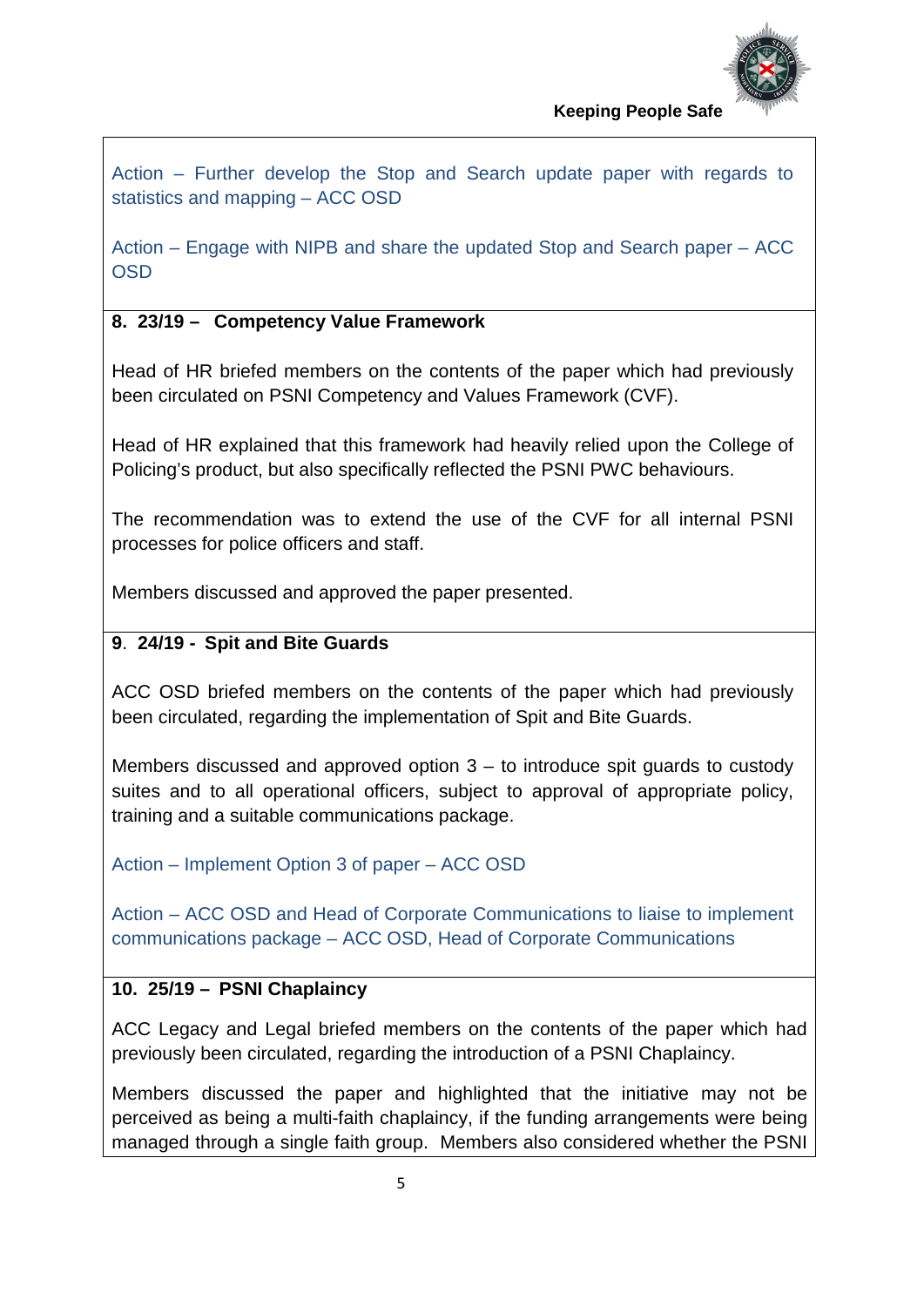

should take charitable funding at all and if there was value in this initiative around officer and staff wellbeing, that the PSNI should fund it itself.

Whilst the concept was agreed in principle, the Chief Constable asked for further consideration to be given around the role of the Chaplain, e.g. confidentiality of the information they received in line with our Whistleblowing policy and induction of the Chaplain, where it should be made clear that its purpose was not evangelical.

The Chief Constable asked for this further work to be completed and an additional paper to be brought back to a future CEDB for agreement, prior to commencement of the pilot scheme.

Action – Further development of paper needed regarding measuring impact of pilot, confidentiality standards, future funding, charity involvement and potential presentation from National Co-ordinator to CEDB or a suitable sub-group – ACC  $\overline{|\mathcal{R}|}$ 

#### **13. 28/19 - Section 75 Update**

This item was taken out of order.

Superintendent PWC briefed members on the contents of the paper which had previously been circulated and advised members that a new Section 75 lead had been appointed within the Human Resources structure. Members were informed that the changeover date would be 3 June 2019.

Members discussed and noted the update provided.

Action – Section 75 lead to present at future CEDB meeting – Human Resources

#### **11. 26/19 - Minority and Diversity Associations Verbal Updates**

Attendees from the minority and diversity associations provided verbal updates on their areas of interest which included attendance at conference for WPA; change of Chair for LGBT; dates of forthcoming events for CPA and the success of the EMPA attendance at a Ramadan event.

Member noted the updates provided.